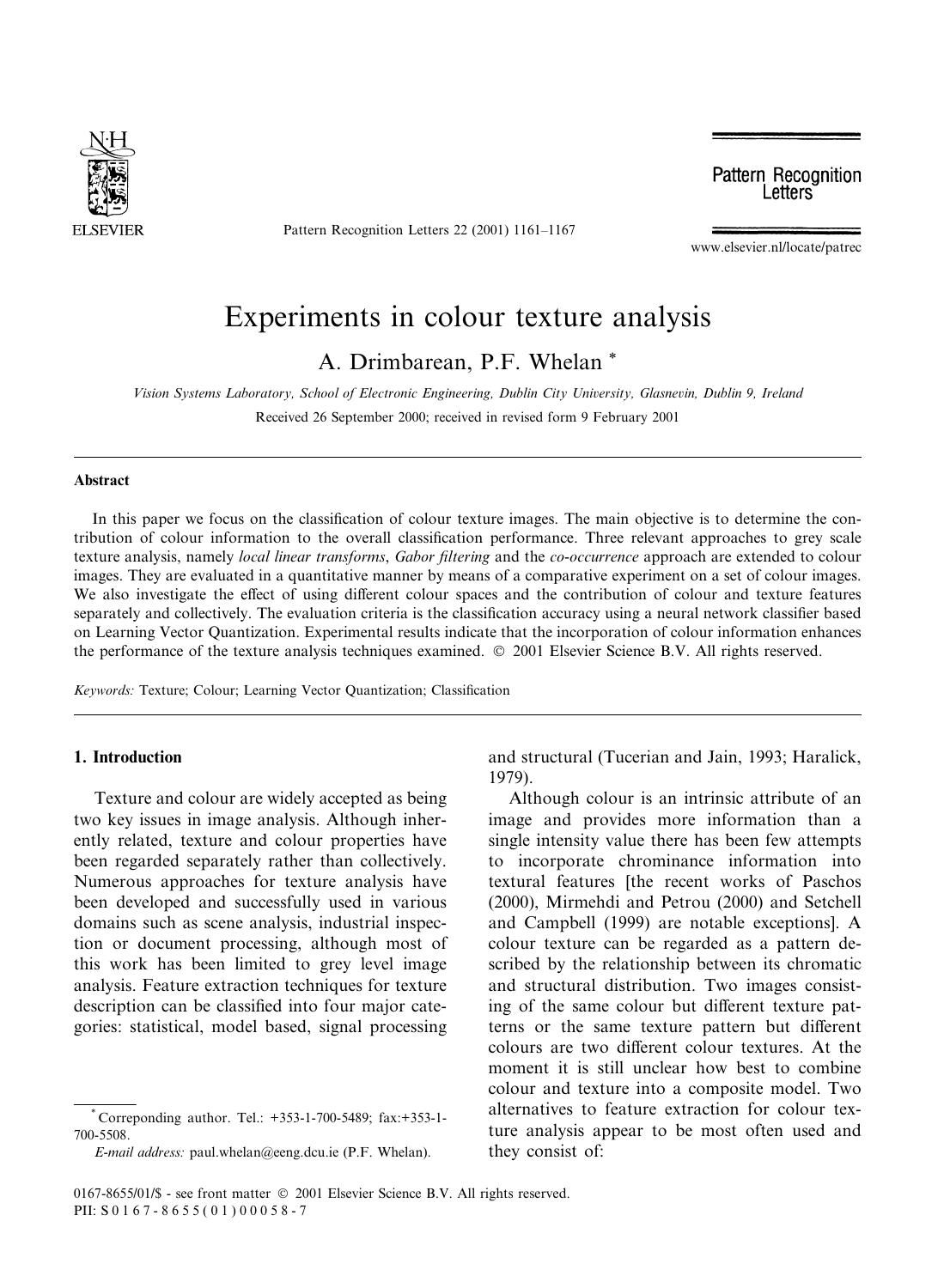- processing each colour band separately by applying grey level texture analysis techniques,
- deriving textural information from luminance plane along with pure chrominance features.

The former approach represents a straightforward method of extending the grey level algorithms to colour images and has been used in colour texture segmentation and classification (Thai and Healy, 1998). The latter approach allows a clear separation between texture and colour features. This is particularly useful in segmentation where grey level algorithms can be applied to luminance plane with colour information used as a cue (Paschos and Valavanis, 1999).

The aim of this work is to evaluate the colour texture features extracted using the aforementioned approaches. Three relevant techniques for texture feature extraction namely local linear transforms (Unser, 1986), Gabor filtering (Jain and Farrokhnia, 1991) and the co-occurrence approach (Haralick, 1979) are used in our classification experiment. The comparative study is performed on a set comprised of 16 colour images from the VisTex database (VisTex, 2000) using a supervised classifier based on Learning Vector Quantization (Kohonen, 1995). In order to obtain realistic results, the training and the test data are disjoint. The effect of using different colour spaces is also examined. Colour texture features extracted from images represented in various colour spaces are used in a comparative experiment.

The paper is organized as follows. Section 2 describes the feature extraction techniques used in the experiment. It also presents some relevant information about colour spaces. Section 3 details the classification setup and presents the experimental results. Finally, Section 4 outlines our conclusions and the directions for future work.

#### 2. Feature extraction approaches and colour spaces

In this section we detail the feature extraction techniques used in the comparative experiments. We also discuss the relevant issues related to colour space.

## 2.1. Local linear transforms

Local linear transforms (Unser, 1986) characterise the texture by a set of statistical measures at the outputs of a filter bank of relatively small size. Each filter mask is tuned to capture a particular property of the local texture structure. The transformation selected for this paper is the Discrete Cosine Transform (DCT). The DCT has been widely used, most notably in image coding applications. It is orthogonal and separable, therefore can be computed using fast algorithms. A  $N \times 1$  DCT basis column vector  $h_m$  can be computed as follows:

$$
h_m(k) = \begin{cases} \frac{1}{\sqrt{N}} & \text{if } m = 0, \\ \sqrt{\frac{2}{N}} \cos \frac{(2k-1)m\pi}{2N} & \text{if } m > 0. \end{cases}
$$
 (1)

These vectors are used to obtain the 2D DCT filters of  $N^2$  coefficients using the outer product:  $h_{mn} = h_m h_n^{\mathrm{T}}$ . Considering  $I(x, y)$  the original image, the texture features  $f_{mn}$  are defined as the variance of the filtered  $M \times M$  image  $I_{mn}$  by the  $h_{mn}$  mask using the following equations:

$$
I_{mn} = I * h_{mn}, \t\t(2)
$$

$$
f_{mn} = \frac{1}{M^2} \sum_{x,y=0}^{M} (I_{mn}(x,y) - \mu_{mn})^2,
$$
 (3)

where

$$
\mu_{mn} = \sum_{x,y=0}^{M} I_{mn}(x,y)
$$
\n(4)

represents the average over the filtered image, and \*\* represents the 2D convolution operator.

In the comparative experiments the DCT approach is evaluated for a filter size of  $N = 3$ . In our implementation (and after normalization) the 1D DCT filter masks defined in Eq. (1) are  $h_0 = \{1, 1, 1\}, \quad h_1 = \{1, 0, -1\}, \quad h_2 = \{1, -2, 1\}.$ Using the outer product outlined previously, a set of nine mutually orthogonal 2D DCT masks are generated and used to calculate texture features according to Eqs.  $(2)$ – $(4)$ . These act as bandpass filters and capture a particular aspect of the texture. In grey scale approaches the feature obtained

1162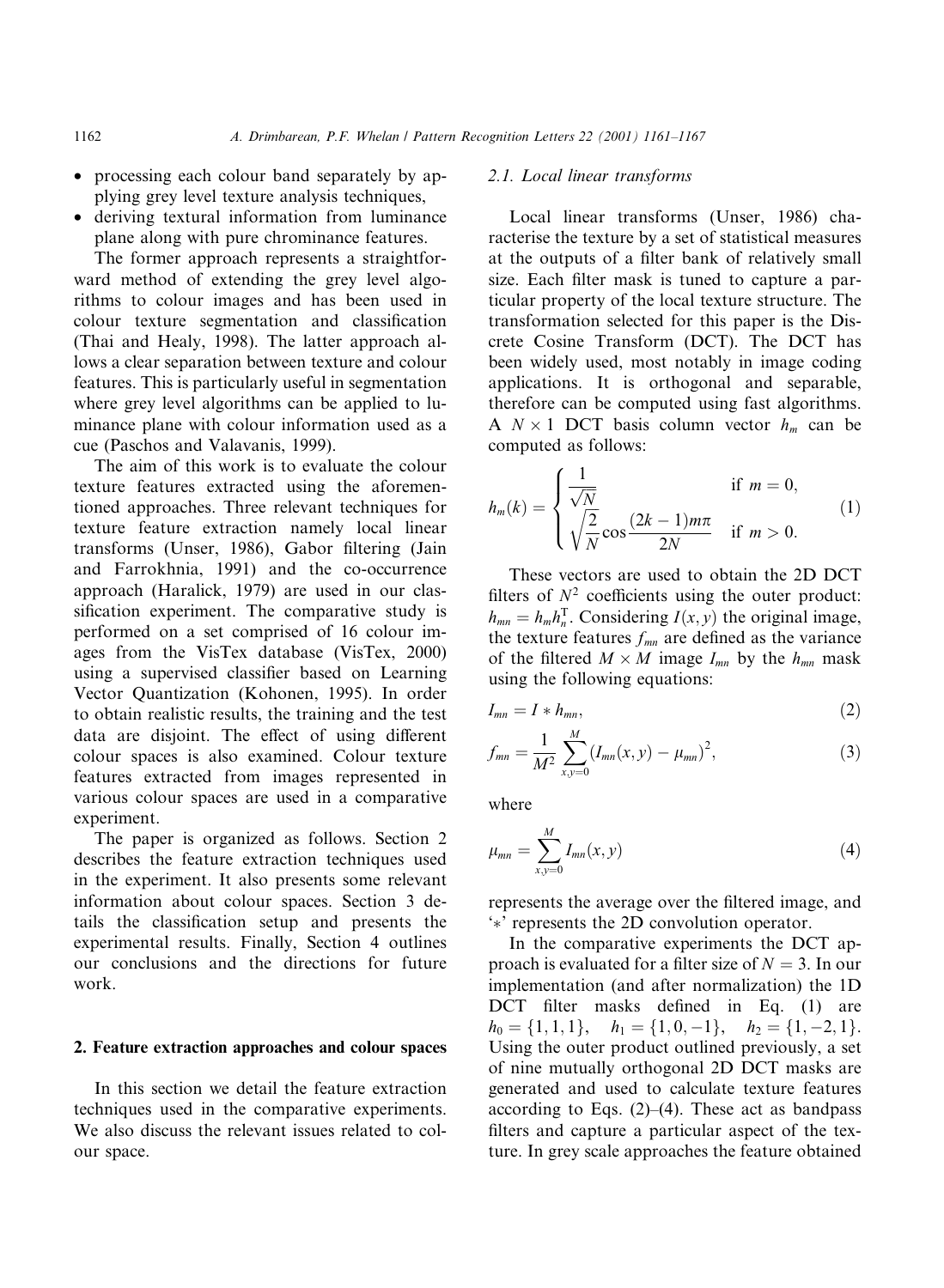using the low frequency filter  $h_{00}$  is generally excluded since it does not capture relevant textural information. But in the case of colour textures it may contain useful colour information and therefore we decided to consider it as a feature.

# 2.2. Gabor filters

The Gabor filtering (Jain and Farrokhnia, 1991) approach has been widely used in texture analysis. This approach is biologically motivated and minimises the joint space frequency uncertainty. We have adopted a basic even-symmetric Gabor filter similar to the approach adopted by Randen and Husøy (1999), this has the form:

$$
g(x,y) = \exp\left\{-\frac{1}{2}\left(\frac{x^2}{\sigma_x^2} + \frac{y^2}{\sigma_y^2}\right)\right\} \cos(2\pi u_0 x + \phi),\tag{5}
$$

where parameters  $(\sigma_x, \sigma_y)$  characterize the spatial extent and the bandwidth of the filter,  $u_0$  is the radial frequency and  $\phi$  is the phase of the filter.

To compute the texture features the image is first convolved with a bank of Gabor filters of different parameters. This is called multichannel filtering and has proven to be a fruitful approach. The parameters can be tuned to capture the underlying texture structure. The texture features are defined as the energy of the filtered images according to the formula:

$$
f_m = \frac{1}{M^2} \sum_{x=0}^{M} \sum_{y=0}^{M} |I * g_m|,
$$
 (6)

where  $g_m$  is a particular Gabor filter defined by Eq.  $(5)$ . The main issue in the Gabor filtering approach is the appropriate selection of the filters. Since the outputs of the filter bank are not mutually orthogonal the texture features might be significantly correlated.

Inspired by psychophysical research on the human visual system (Pollen and Ronner, 1986) we have employed an octave spaced frequency set of 2, 4, 8 cycles per image size for four angular orientations (i.e., the angle between the main and the horizontal axis of the filter) of  $0^\circ$ ,  $45^\circ$ ,  $90^\circ$  and  $135^\circ$ , resulting in a set of 12 features. The spread parameters  $\sigma_x$ ,  $\sigma_y$  are set to the (number of cycles

per image)/2. Since we are only concerned with the discriminatory power of Gabor features we use the energy from a raw Gabor filtered images. Although improved performances could be obtained using a non-linear transformation of filtered images (Jain and Farrokhnia, 1991), this lacks a formal method for determining the parameters of the transformation. For a more complete review of the issues involved in Gabor filter design for texture segmentation, consult Weldon and Higgins (1999).

## 2.3. Co-occurrence

The co-occurrence approach is concerned with the grey tone spatial dependence. It is based on the estimation of the second-order joint conditional probability density function  $f(i, j | d, \theta)$ . Each  $f(i, j | d, \theta)$  is computed by counting all pairs of pixels separated by distance d having grey levels i and *j*, in the given direction  $\theta$ . The angular displacement  $\theta$  usually takes on the range of values:  $\theta = \{0, \pi/4, \pi/2, 3\pi/4\}.$  The co-occurrence matrix captures a significant amount of textural information. For a coarse texture these matrices tend to have high values near the main diagonal whereas for a fine texture the values are scattered. To obtain rotation-invariant features the co-occurrence matrices obtained from the different directions are accumulated. This approach has been extensively used and has become a benchmark in texture analysis. Haralick (1979) extracted a set of 14 features from these matrices, although researchers have tended to rely on a smaller set of attributes, namely Energy  $(E)$ , Entropy  $(H)$ , Inertia  $(I)$ , Local Homogeneity (LH) and Correlation (COR):

$$
E = \sum_{i} \sum_{j} [f(i, j | d, \theta)]^{2}, \tag{7}
$$

$$
H = -\sum_{i} \sum_{j} [f(i,j|d,\theta) \log f(i,j|d,\theta)],
$$
 (8)

$$
I = \sum_{i} \sum_{j} [(i-j)^2 f(i, j | d, \theta)], \qquad (9)
$$

$$
LH = \sum_{i} \sum_{j} \frac{(i, j | d, \theta)}{1 + (i + j)^2},
$$
 (10)

$$
COR = \sum_{i} \sum_{j} \frac{(i - \mu_x)(j - \mu_y)f(i, j|d, \theta)}{\sigma_x \sigma_y}, \quad (11)
$$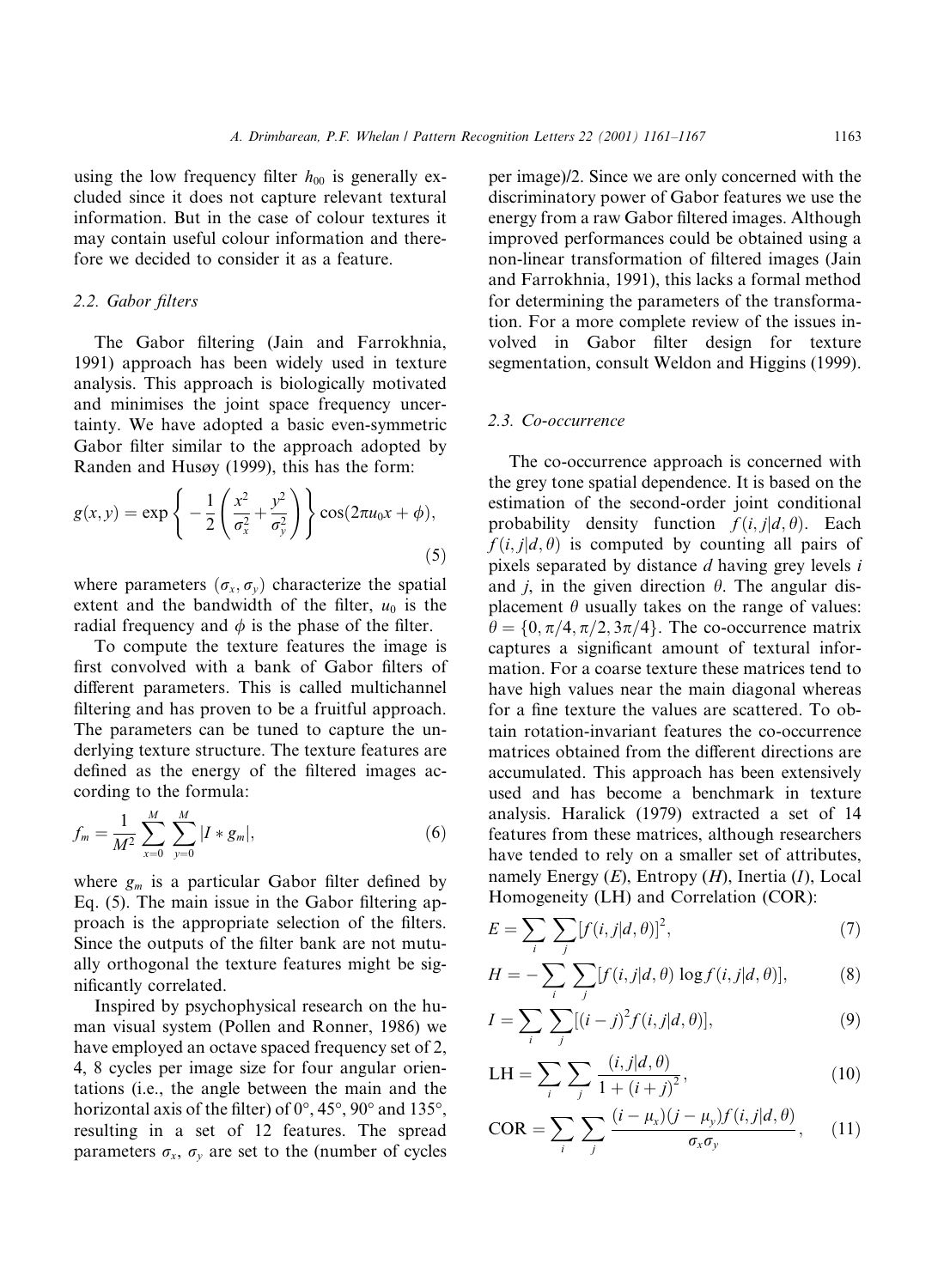where  $\mu_x$  and  $\sigma_x$  are the horizontal mean and variance and  $\mu$ , and  $\sigma$ , are the vertical statistics.

This approach captures the second-order grey levels statistics which are related with the human perception and discrimination of textures (Julesz and Bergen, 1987). The weakness of this approach is that it does not describe the shape aspects of the texture. Another problem associated with the cooccurrence approach involves choosing an appropriate quantization level (i.e., the number of bins per image). If the number of bins is too low, some textural information may be lost. Alternatively, a large number of bins may lead to non-relevant textural features. For the experiments discussed in Section 3.3, the quantization level was set to eight bins per image.

## 2.4. Colour spaces

The concept of colour space refers to a Cartesian space in which the visual sensation of a colour can be uniquely defined by a set of numbers representing chromatic features. This 3D representation provides a simple manipulation of colour information and is a natural way of visualizing the spatial relationship between the colours.

RGB space is perhaps the most common format for digital images and it is compatible with a wide range of computer displays and colour video cameras. In the RGB space, each colour is represented as a triple  $(R, G, B)$  where R, G and B represent the Red, Green and Blue outputs from a colour camera. Colour texture features can be extracted from these colour planes separately or from cross-correlation between the  $RG$ .  $RB$ .  $BG$ planes. A problem with this colour representation is that it is device-dependent and excludes some visible colours. For improved colour processing, RGB space is frequently transformed into a range of alternative colour spaces. Along with the RGB space the other colour spaces investigated in this paper are: HSI, CIE-XYZ, YIO and CIE-LAB. For a more detailed description of these transforms and their use in colour image analysis, the reader is directed to Whelan and Molloy (2000).

## 3. Classification set-up and experiments

This section outlines the experimental set-up used in our classification experiments.

# 3.1. Classification method

In the preceding section we have presented the problem of feature extraction. At this stage a  $M \times M$  texture image is transformed into a *n* dimension feature vector whose components collectively preserve enough textural information contained in the image. The next step is to evaluate the discriminatory power of the features used by means of a classifier. While there are many classification approaches available in pattern recognition literature, we have adopted the Learning Vector Quantization (LVQ) (Kohonen, 1995) supervised technique for the experiments presented in this paper. While it is beyond the scope of this paper to present detailed information about LVQ, the underlying principle of LVO is to approximate the optimal Bayesian decision borders between different classes with a set of labeled cluster centers (codebook vectors). There are three versions of LVO algorithms (Kohonen, 1995) each of them employing a different learning technique. The results reported in this paper are obtained using LVQ1 algorithm.

#### 3.2. Test images

For the classification experiments we used a set of 16 RGB colour images of size  $128 \times 128$  from the VisTex database (VisTex, 2000) namely Bark.0001, Brick.0000, Clouds.0000, Fabric.0001, Leaves.0010, Flowers.0000, Food.0000, Grass.0001, Metal.0000, Misc.0002, Sand.0004, Stone.0005, Tile.0007, Water.0000, Wood.0002 and Wheres-Waldo.0001 (Fig. 1). Each image was divided into a set of 540 overlapped  $32 \times 32$  subimages resulting in a total of 8640 colour image regions. This approach offered a reasonable compromise between representativity and computation time. As suggested in (Randen and Husøy, 1999), 5% of the data set (i.e., about 30 feature vectors per class) was used to train the classifier and the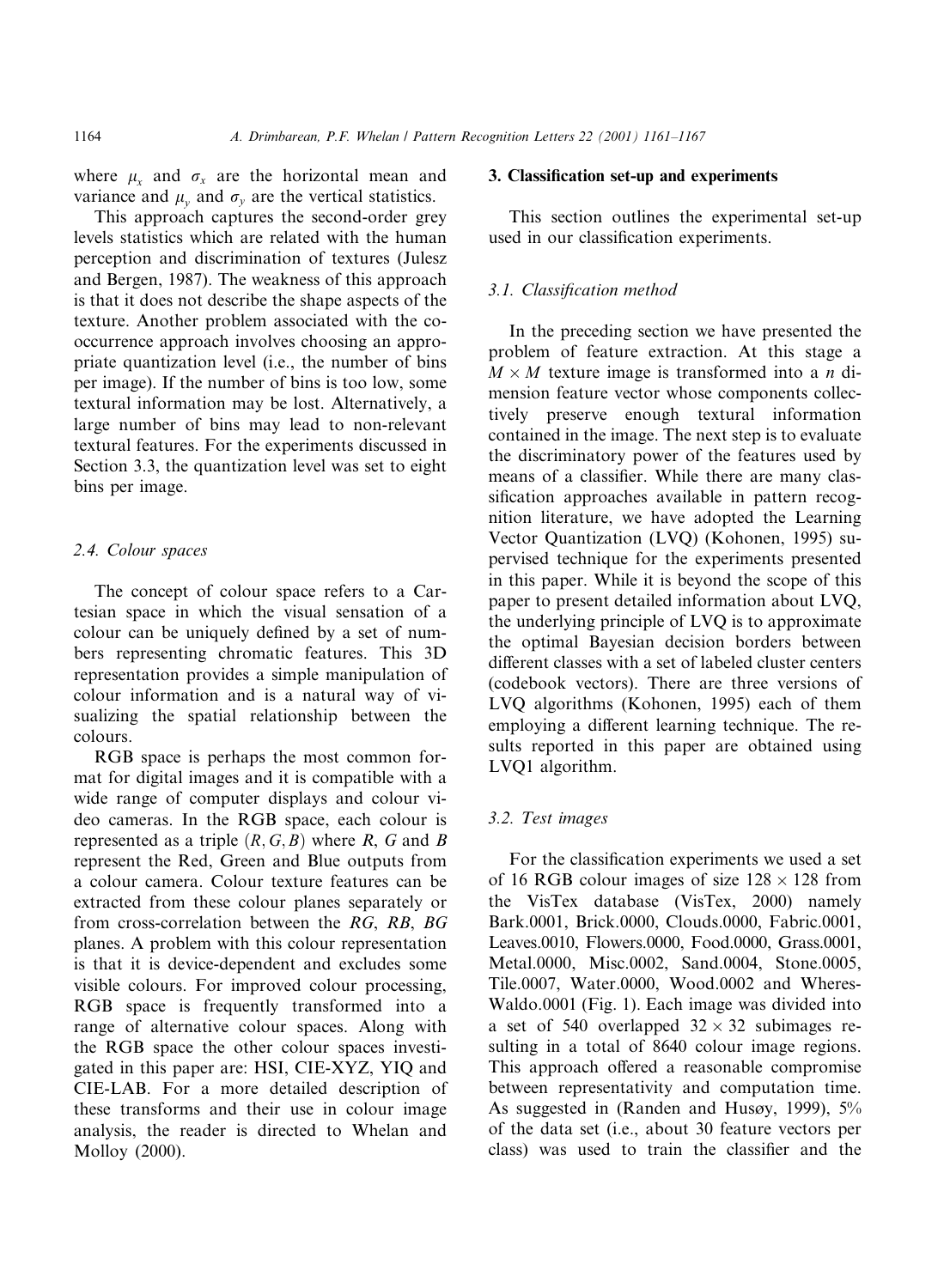

Fig. 1. The VisTex images used in the experiments.

remaining data was utilized in the classification stage.

#### 3.3. Experiments and results

The first experiment evaluates the performance of the grey scale and colour texture features. Initially we examined the intensity component of the test images. Results were also generated from each R, G, B plane. In agreement with Eqs.  $(1)$ – $(11)$ , this leads to 9 DCT, 12 Gabor, 5 co-occurrence grey level features and a corresponding 27 DCT, 36 Gabor and 15 co-occurrence colour features. These results are illustrated in Table 1 (e.g., line 1) of this table shows that the DCT approach has a classification accuracy of 81.2% using grey level intensity only, and 90.6% when using the DCT features generated from each  $R$ ,  $G$ ,  $B$  plane).

Table 1

Classification results for grey level and colour images

| Method        | Intensity $(\% )$ | $RGB$ Colour $(\%)$ |
|---------------|-------------------|---------------------|
| DCT.          | 812               | 90.6                |
| Gabor filter  | 72.8              | 82.1                |
| Co-occurrence | 68.7              | 72.5                |

The results presented in Table 1 indicate that the incorporation of colour information into the texture features increases the accuracy of the classification process. At this point, we can only compare the results obtained for grey scale images. There are no comparative studies available for colour texture features. The DCT features produced the highest classification accuracy, followed by Gabor filter and the co-occurrence approach. This is the same order as in (Randen and Husøy, 1999) although we obtained a greater accuracy. This is probably due to the fact that we used uniform texture images rather than composite ones, although the classification set-up was almost identical. Concerning the processing time, the DCT proved to be the fastest method due to its separability and fast algorithm. The computational burden associated with the other feature extraction techniques was higher since the Gabor filters have relatively large kernels and the calculation of the co-occurrence matrices are computationally expensive.

The second experiment has two key aims. Firstly it allows an investigation in to the effect of using a range of different colour spaces for feature extraction. Secondly, these experiments allow a comparison of the texture features computed using the following approaches:

Three band features: Texture features extracted from each of the colour bands separately.

Texture and pure colour features: Texture features extracted from intensity plane along with pure colour (chrominance) features extracted from the colour components of the related colour space (e.g., hue and saturation in the case of the HSI colour space).

The original RGB images are first converted into HSI, CIE-XYZ, YIQ and CIE-Lab colour spaces. The three band features illustrated in Table 2 are computed from each of the colour bands using the DCT method exactly as presented in the first experiment, leading to a total number of 27 colour texture features. The texture and pure colour features illustrated in Table 2 are computed from the nine grey level DCT texture features extracted from the luminance information (when available) together with two colour features computed as the variance of the two chrominance planes.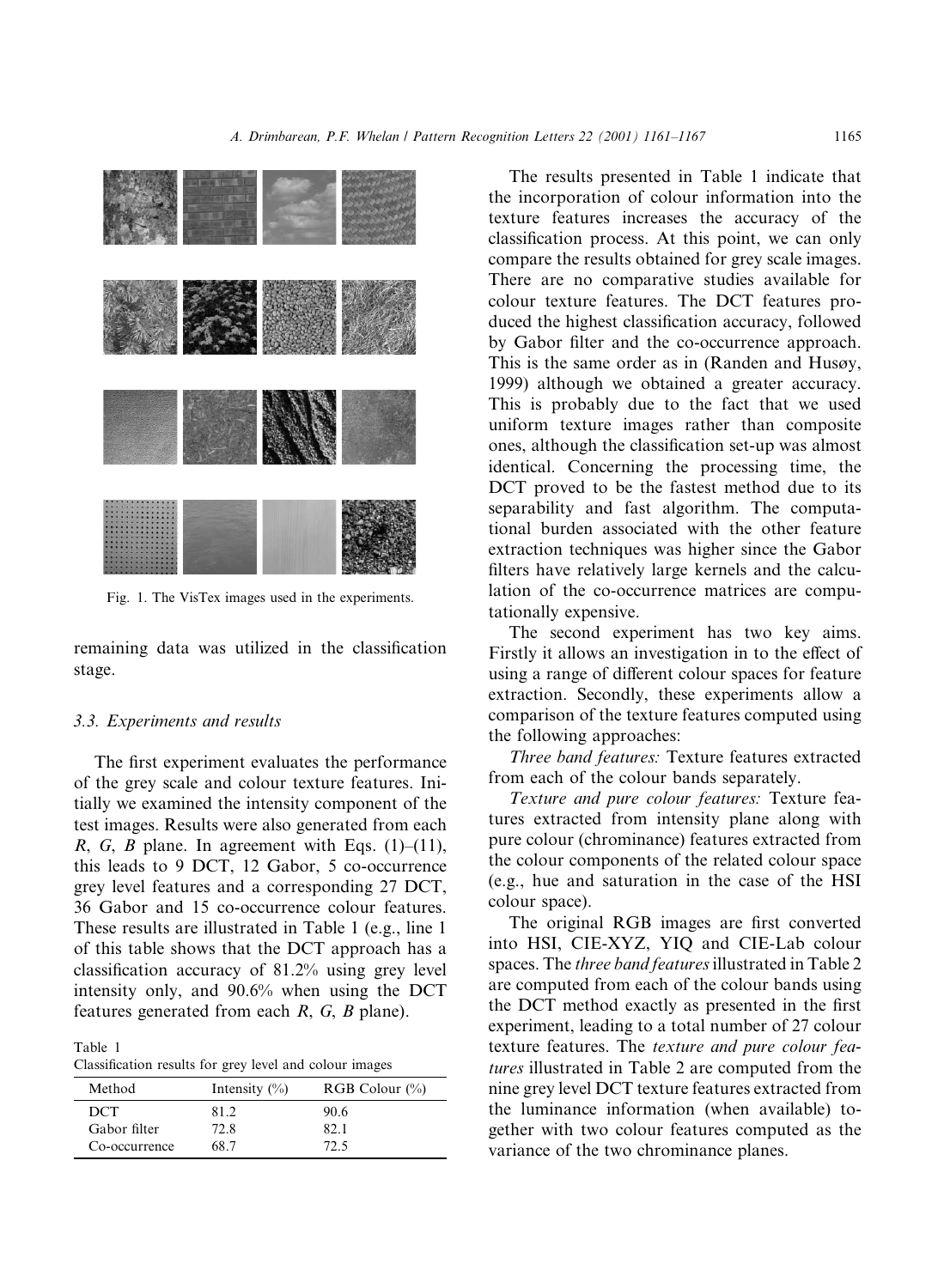$Table 2$ Classification results for the second experiment

| Colour space   | Three band<br>features $(\% )$ | Texture and pure<br>colour features $(\% )$ |
|----------------|--------------------------------|---------------------------------------------|
| <b>RGB</b>     | 90.6                           | NA                                          |
| <b>HSI</b>     | 87.2                           | 85.4                                        |
| CIE-XYZ        | 91.1                           | 82                                          |
| <b>CIE-LAB</b> | 89.5                           | 91                                          |
| YIO            | 92.3                           | 90.7                                        |

Analyzing the results displayed in Table 2, one can draw the conclusion that none of the colour spaces investigated proved sufficiently superior. This is in agreement with the findings outlined by Skarbek and Koschan (1994). The high classification accuracy was obtained using the YIQ colour space may be attributable to the fact that this transform is nearly orthogonal.

The three band and the texture and pure colour classification results outlined in Table 2 are quite similar. This suggests that the colour has an important contribution to the discriminative power of the features. Another possible explanation is the fact that computing features from each colour band determines a relatively large number of features which might lead to the saturation of the classifier. This can be avoided by employing a feature selection technique which only retains those features with relevant information. This was not implemented in our experiments.

The classification percentages obtained in this study are of minor importance. The important finding is that the inclusion of colour can increase the classification results without significantly complicating the feature extraction algorithms. Taking into consideration the classification accuracy and the computational load the DCT approach appears to the most appropriate solution, especially for industrial tasks.

#### 4. Conclusions

The aim of this research was to examine the contribution of colour to texture features by means of a comparative study. Although colour is a primary source of information in computer vision, texture analysis research has generally been confined to grey scale images. The experiments outlined in this paper illustrate that the use of colour improves the performance of standard grey level texture analysis techniques.

# Acknowledgements

The authors would like to thank the referees for their helpful suggestions.

### **References**

- Haralick, R., 1979. Statistical and structural approaches to texture. Proc. IEEE 67 (5), 786-804.
- Jain, A.K., Farrokhnia, F., 1991. Unsupervised texture segmentation using Gabor filters. Pattern Recognition 24 (12), 1167-1186
- Julesz, B., Bergen, J.R., 1987. Textons the fundamental elements in preattentive vision and perception of textures. In: Fishler, M., Firschein, O. (Eds.), Readings in Computer Vision. Morgan Kaufmann, Los altos, CA, pp. 243-256 (Chapter 2).
- Kohonen, T., 1995. Self-organizing Maps. Series in Information Sciences, Vol. 30, Springer, Berlin.
- Mirmehdi, M., Petrou, M., 2000. Segmentation of colour textures. IEEE Trans. Pattern Anal. Machine Intell. 22 (2),  $142 - 159$
- Paschos, G., 2000. Fast colour texture recognition using chromaticity moments. Pattern Recognition Lett. 21, 837-841
- Paschos, G., Valavanis, K.P., 1999. A color texture based visual monitoring system for automated surveillance. IEEE Trans. Syst., Man Cybernet. 29 (2), 298-307.
- Pollen, D., Ronner, S., 1986. Visual cortical neurons a localized spatial frequency filters. IEEE Trans. Syst., Man Cybernet. 55, 907-916.
- Randen, T., Husøy, J.H., 1999. Filtering for texture classification: A comparative study. IEEE Trans. Pattern Anal. Machine Intell. 21 (4), 291-310.
- Setchell, C., Campbell, N., 1999. Using colour Gabor texture features for scene understanding. In: Proc. 7th Internat. Conf. on Image Process. Appl., Vol. 67 (5), pp. 372–376.
- Skarbek, W., Koschan, A., 1994. Color image segmentation. a survey. Technical Report 94-32. Technical University of **Rerlin**
- Thai, B., Healy, G., 1998. Modeling and classifying symmetries using a multiscale opponent colour representation. IEEE Trans. Pattern Anal. Machine Intell. 20 (11), 1224-1235.
- Tucerian, M., Jain, A.K., 1993. Texture analysis. In: Chen. C.H., Pau, L.F., Wang, P.S.P. (Eds.), Handbook Pattern